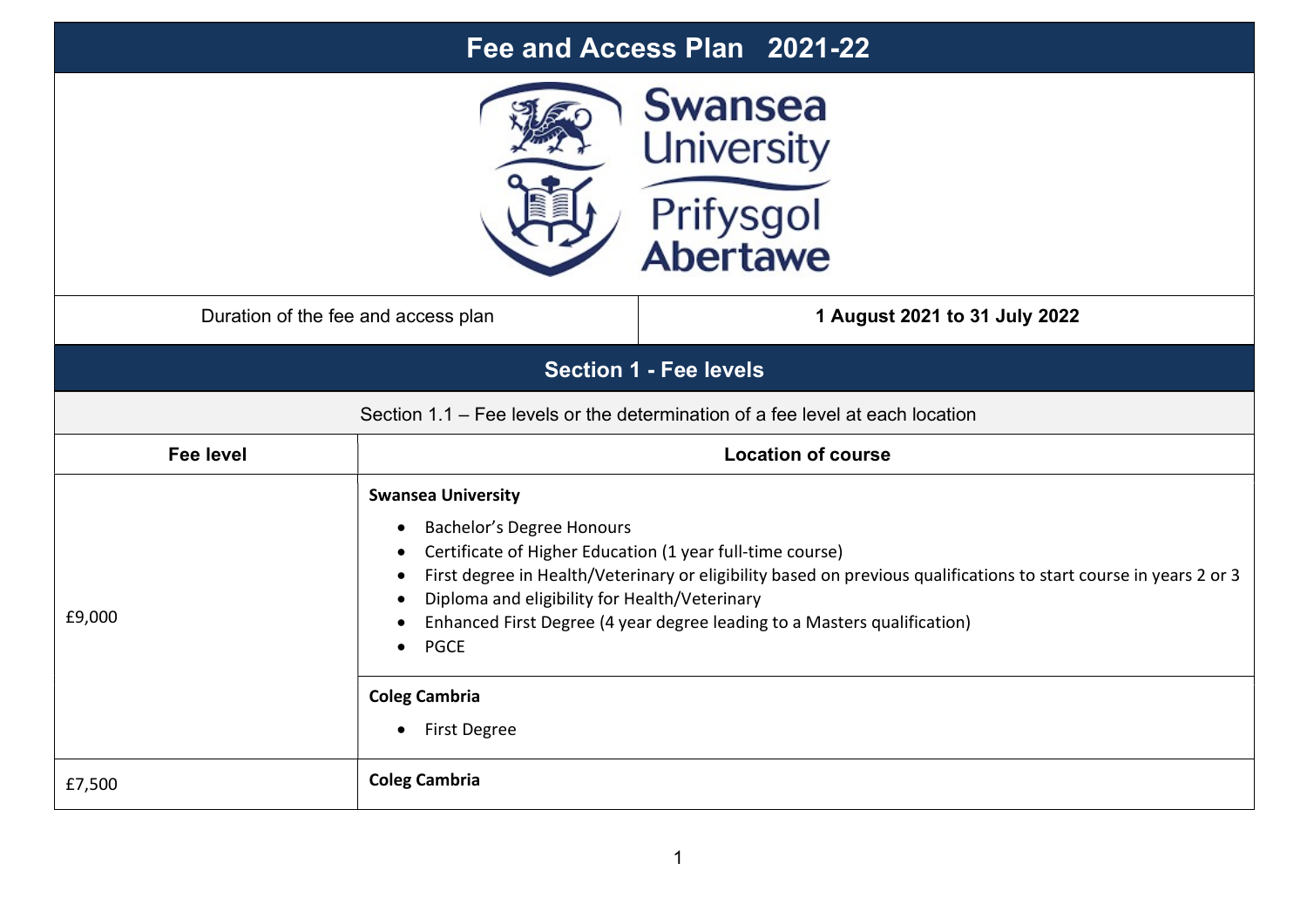|        | • Foundation Degree                                                                                                                                               |  |  |
|--------|-------------------------------------------------------------------------------------------------------------------------------------------------------------------|--|--|
| £1,800 | <b>Swansea University</b><br>Bachelor's Degree Honours - year in industry (year 3)<br>$\bullet$<br>Enhanced First Degree - year in industry (year 4)<br>$\bullet$ |  |  |
| £1,350 | <b>Swansea University</b><br>Bachelor's Degree Honours - year abroad<br>$\bullet$<br>• Enhanced First Degree - year abroad                                        |  |  |

Fees for full time Undergraduate UK students may be increased in subsequent years of study by an inflationary amount determined by Welsh Government.

# Section 1.2 - Aggregate fee levels

### Total cost of tuition fees across course duration (aggregate fees)

Using the information from our course pages on our website it is possible for students to calculate the total or aggregate tuition fee they will pay across their chosen degree. Some typical examples are listed below:

| <b>Typical degree type</b>                 | <b>Calculation</b>                              | Total tuition fee across the duration |
|--------------------------------------------|-------------------------------------------------|---------------------------------------|
| (UK/EU full time undergraduate)            |                                                 | of the course*                        |
| 3 year full time undergraduate degree/PGCE | $3 \times £9,000$ per annum                     | £27.000                               |
| 4 year degree with year abroad             | 3 x £9,000 plus £1,350 for the year abroad      | £28,350                               |
| 4 year degree with year in industry        | 3 x £9,000 plus £1,800 for the year in industry | £28,800                               |
| 4 year degree                              | 4 x £9,000                                      | £36,000                               |
| <b>Foundation Degree</b>                   | $2 \times$ £7,500 per annum                     | £15,000                               |

\*does not include additional cost incurred from studying particular courses (see below).

Regardless of the fee level, we will…

- Write to all students applying for entry from 2021-22 to notify them of the fees, the arrangements for paying fees and the support available to them.
- We will provide information on fee levels for each year of the programme of study (in order to calculate the aggregate fee for the entire programme).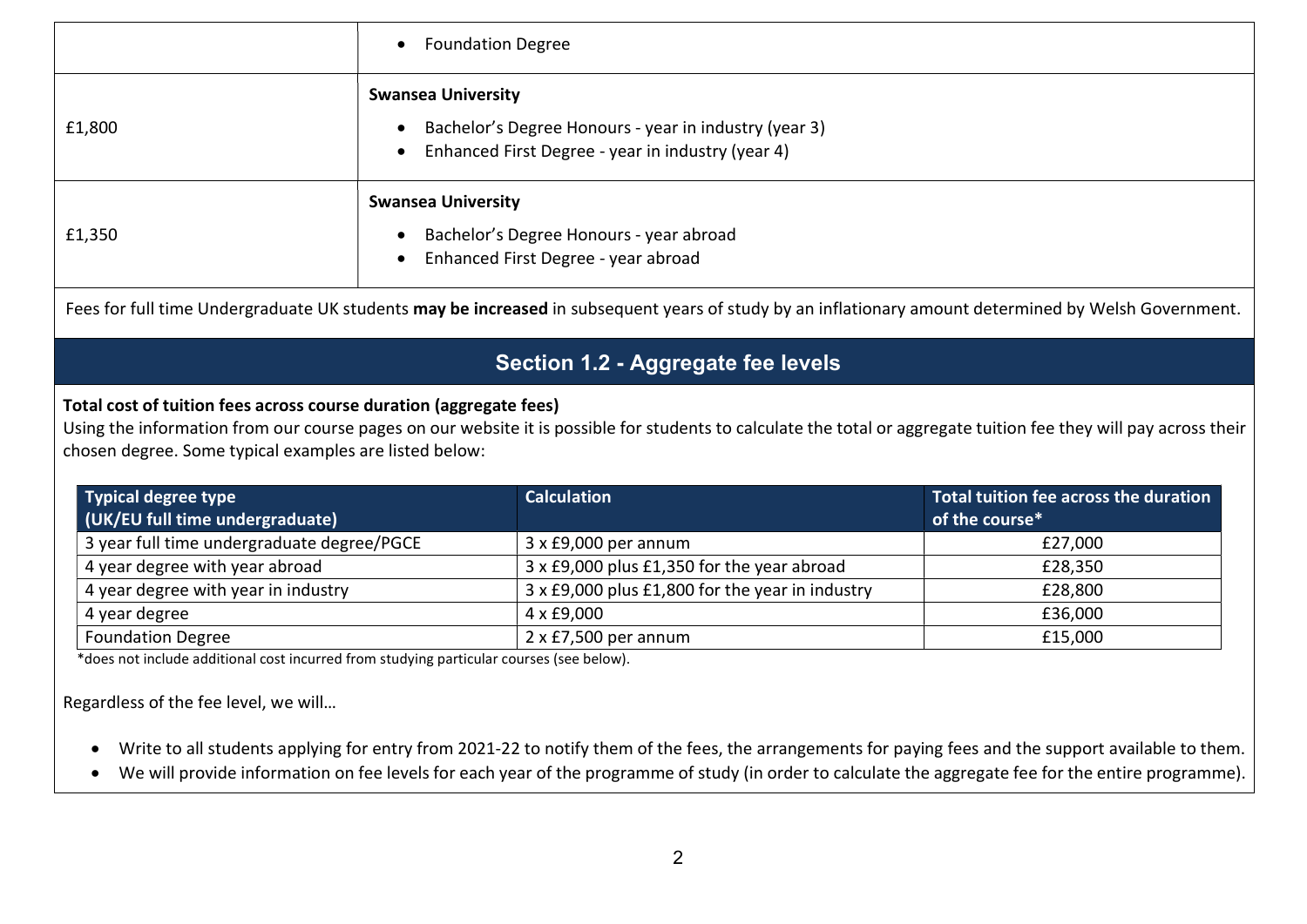- We will also write to students applying to Swansea University for entry in 2021-22 deferred from the previous year to notify them of the fees.
- We will also write to current students who may be affected by fee changes if they choose to move to another course or have to re-sit to provide them with the appropriate information.
- Fee information and associated costs can be found here

In addition to Tuition Fee charges and living costs, certain programmes (or modules) may attract further additional mandatory or optional costs necessary for students to fully participate and complete their program of choice.

Students will need to budget for these costs separately as they are not included in the overall tuition fee charged. Such costs can include fieldwork trips, travelling expenses for work or study placements, laboratory and equipment costs or CRB/DBS checks specific to the program. The University and its franchised partners will continue to strive to minimise the number and scale of any additional costs but details of any additional costs will be published on individual programme web pages and will be included in the programme information sent to applicants at the point of offer. More information on our website can be found here.

### Section 2 - Student Partnership

Student Union Officers sit on the Fee & Access Plan Working Group, in order to inform and steer the development of every Fee & Access plan. The development of this plan has involved a meeting with the President and Education Officer to discuss the evaluation of the 2018-19 Fee and Access Plan including developments for the 2021-22 plan as well as attending scheduled Fee & Access Plan meetings. The Students' Union (SU) review the first draft of the plan and subsequent iterations following HEFCW feedback. SU Officers will also play a role in endorsing the plan when it is submitted for Senior Leadership Team/Council approval. In addition, the SU President is a member of Council and will endorse the plan for ultimate approval.

All the Student Union Full Time Officers and their Student Voice Team are key members of the Student Partnership and Engagement Committee, a key University Committee, where strategies and projects are discussed and approved. This Committee reports into the University Senior Leadership Team and also has oversight of the annual review of the Student Charter in line with HEFCW recommendations and wider student experiential additions and amendments.

Students are kept informed via many University channels including:

- Student representative at University level committees and college based Student/Staff Forums and Learning and Teaching Committees
- MyUni website and a weekly student newsletter that is complimented with more focussed, directly issued student emails and a host of social media platforms
- Student Reviewer Community supporting quality review and enhancement objectives and sit on annual programme reviews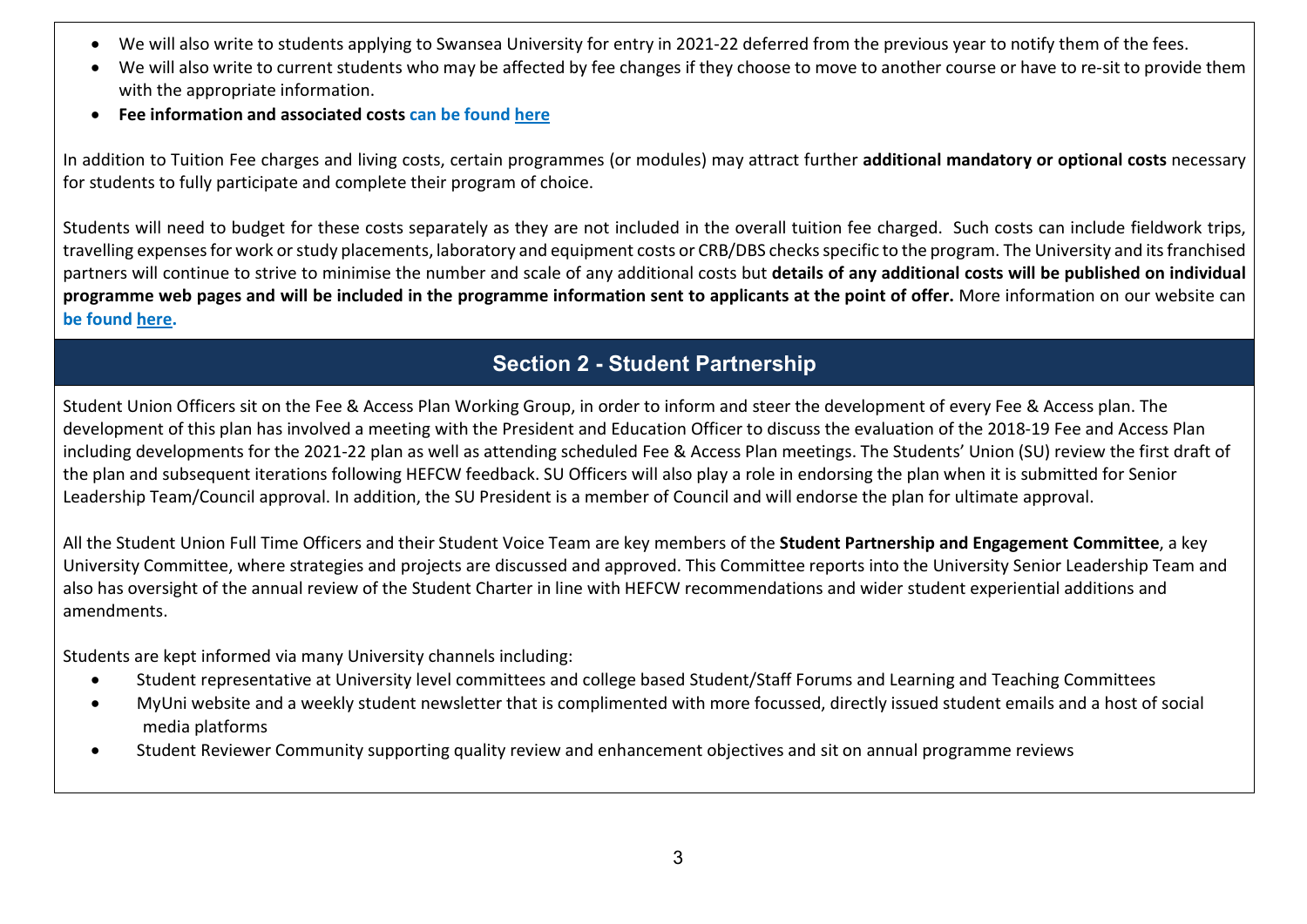Our Student Engagement Strategy focuses on creating an inclusive culture of student engagement and partnership ensuring that our Student Representative body reflects the diversity of our student population and are represented as partners throughout our structures. All students, including those with protected characteristics, are encouraged and supported to engage as partners through a wide variety of platforms enabling choice and supporting accessibility such as Student Opinion Panels, and Food for Thought events. We also engage with our students at partner organisations through this strategy. The student voice and student feedback is captured by Learner Voice surveys within our partner institutions that feed back to the link tutor for each college.

The University runs a 'Together We Changed' initiative, aimed at closing the feedback loop. Visuals and messages detailing positive actions as a result of student feedback are communicated at programme, College and University level. Students are able to post and comment anonymously on College and University-wide boards through the Unitu student voice platform, allowing staff to respond, and facilitating meaningful discussion. The platform provides insight into students' priorities at ground level and conversation is constantly evolving. Staff are able to engage with student module feedback via the EvaMetrics Engagement Portal which supports in-class completion of the surveys at both in-module and end of module. The portal provides staff with a simple tool for providing reflections to students based on their feedback, identifying actions and creating a dialogue between staff and students, supporting co-creation of module content and helping to close the feedback loop.

Student Staff Forums are held with Student Representatives, the Students' Union and College Staff to address student feedback and provide updates for the student body. A Welsh Affairs Officer will provide representation and support for students who are Welsh speaking and/or are from Wales and/or are studying part of their course through the medium of Welsh. A specific forum has been established for Welsh-medium students who are members of the Coleg Cymraeg Cenedlaethol and their feedback is received by the University's Welsh Language Strategy Board and also the Coleg Cymraeg Cenedlaethol's Academic Board.

The 'Student Rep' system has over 300 representatives at College and subject levels who sit on College Learning and Teaching Committees, Boards of Study and College Staff-Student Forums. Feedback from student representatives forms a major part of the agendas of boards of studies and College student forums. The College Reps also form a partnership 'Education Zone' committee run by the Students Union and chaired by the Education Officer within the Students' Union.

Every College also has Student Engagement Leads, both academic and administrative, who form close partnership relationships with their college and subject student representatives. The leads and student representatives provide mutual support for each other in addressing issues and developing and cocreating initiatives at a college level, such as peer mentoring and buddy schemes.

Students are represented in the quality review processes through membership on the panels of Periodic Reviews and Student Experience Enhancement Reviews (usually triggered by student feedback). Students are also invited to these panels to give feedback on their academic experience. Student feedback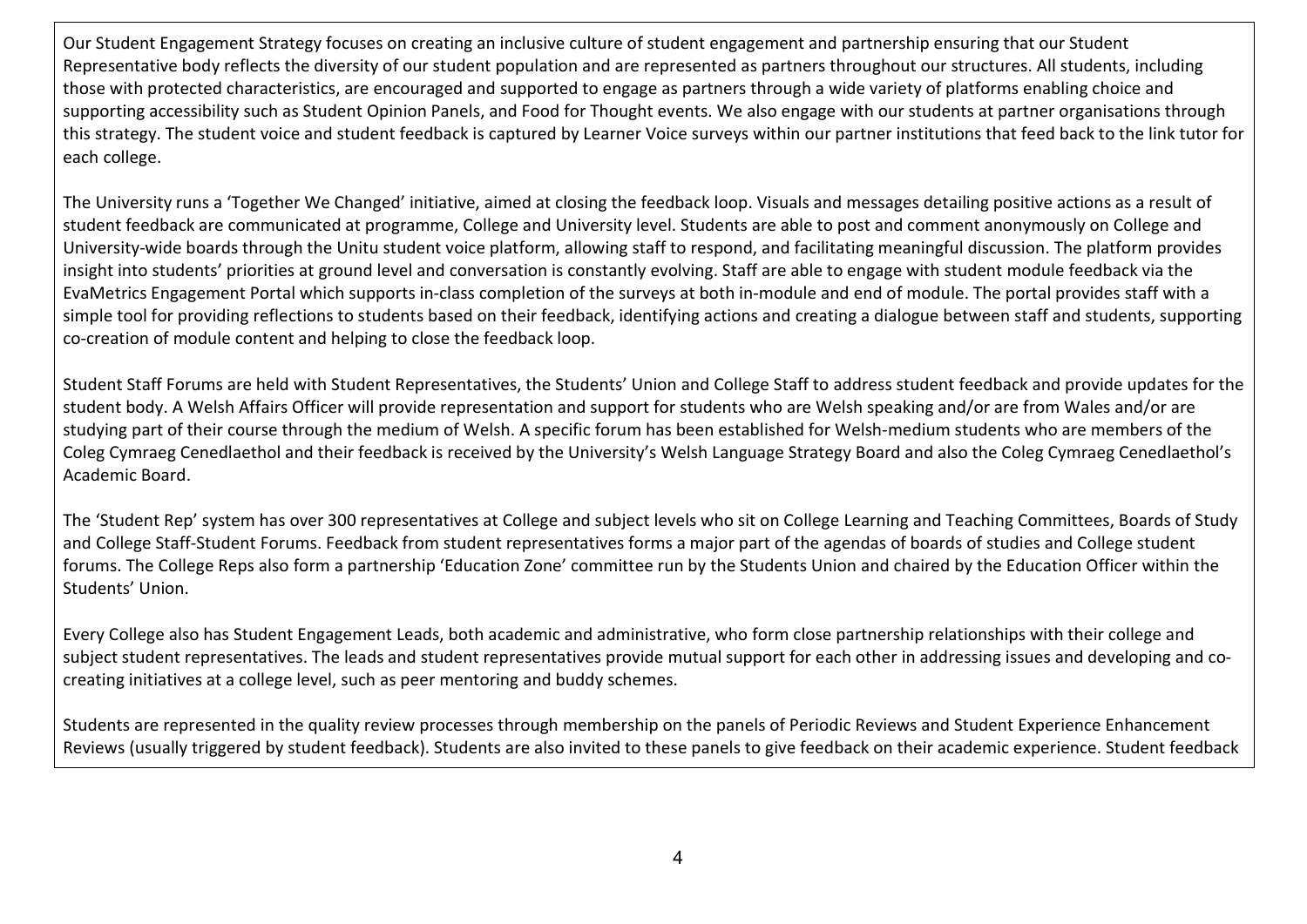through survey responses form a major part of the quality review processes and the high response rate at Swansea enables us to have very robust data on student satisfaction. Student feedback at module level, collected biannually, also contributes to staff professional development reviews.

The success of our student partnership is demonstrated in the transition to our new digital learning platform, Canvas. Students and Full-Time Officers were engaged throughout the procurement process and in the initial phase testing of the platform, highlighting changes and improvements for the benefit the wider student body. The President and Education Officer continue to sit on the Canvas Project Board to allow constant feedback. They have confirmed that they believe this has been instrumental in improving the quality of learning and teaching.

Another example of co-creation between the University and our student partners is reflected in the Black History Month Campaign where the SU worked with the University to host a number of Panel Talks and Webinars, including staff, students and alumni from different colleges. Additionally as part of the campaign the SU and the University's Enterprise Team worked jointly to create opportunities for students to develop their skills through pitching workshops.

The BAME Student Advisory Committee is a project between the SU and the University that has been co-created to ensure the voices of Black, Asian & Minority Ethnic students are being listened to and represented in all areas of the University. Each student on this committee has a member of the Senior Leadership Team to mentor, in order to further educate SLT on the issues that these group of students face.

Again the SU has worked in partnership with the University (CampusLife) to create resources such as Mental Health Guides for International Students', as well as working with the Wellbeing Service to create the 'Respect at Swansea' module on Canvas in order to educate students around sexual consent.

### Section 3 - Under-represented groups

For 2021-22, the University has identified the following under-represented groups that in particular will be supported by this plan:

Under-represented groups identified by HEFCW:

- Students of all ages from the bottom two quintiles of the Welsh Index of Multiple Deprivation 2014 (WIMD40).
- Students of all ages from the bottom quintile of the Welsh Index of Multiple Deprivation 2014 (WIMD20).
- Students of all ages studying part-time.
- Students of all ages studying through the medium of Welsh.
- People of all ages from UK low participation in HE areas (POLAR4).

In addition, Swansea University has identified the following under-represented groups:

Care experienced students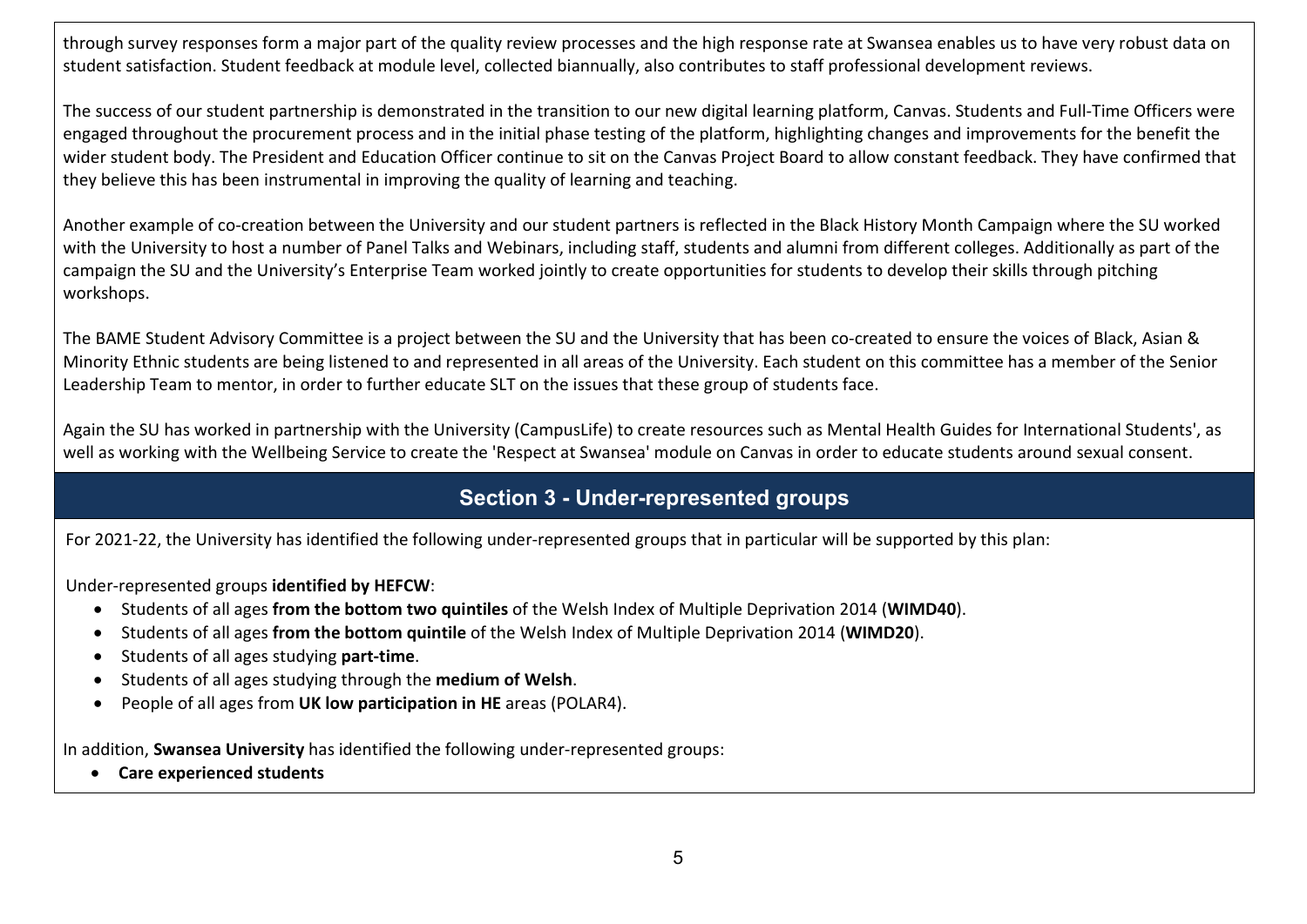- Students estranged from their parents
- Student carers (relative or friend excluding children unless they are disabled or have a long-term medical condition)
- Mature students aged over 21 on entry
- Disabled students
- UK minority ethnic groups
- Asylum Seekers
- Students from low-income families

The target groups for the Institutional contribution to the Reaching Wider Programme are:

- post-16 young people within the bottom two quintiles of the Welsh Index of Multiple Deprivation
- adults without level 4 qualifications within the bottom two quintiles of the Welsh Index of Multiple Deprivation, to provide progression to level 4 provision, and
- care experienced applicants and carers in all age groups across Wales.

## Section 4 - Objectives as they relate to supporting equality of opportunity and the promotion of HE

#### Section 4.1 - Equality of Opportunity Objectives:

- EOP 1 Attract: Inspire and recruit more students from under-represented groups to study at Swansea University.
- EOP 2: Ensure students from under-represented groups are provided with effective information (including information on financial assistance) before and after they decide to study at the University.
- EOP 3 Progression and Retention: Deliver inclusive academic, welfare and financial support for students from under-represented groups supporting them to progression through and complete their studies.
- EOP 4 Outcomes: Support more students from under-represented groups to achieve positive outcomes in HE leading to employment or further study.

#### Section 4.2 - Promotion of Higher Education Objectives:

- PoHE 1 Regional Strategic Partnerships: Deliver partnerships within Wales that deliver the Institutions HE mission, expand opportunities for students and advances our Civic Mission aspirations.
- PoHE 2 Student Experience: Deliver services, facilities and activities that enhance the student experience including improvements to the quality of teaching.